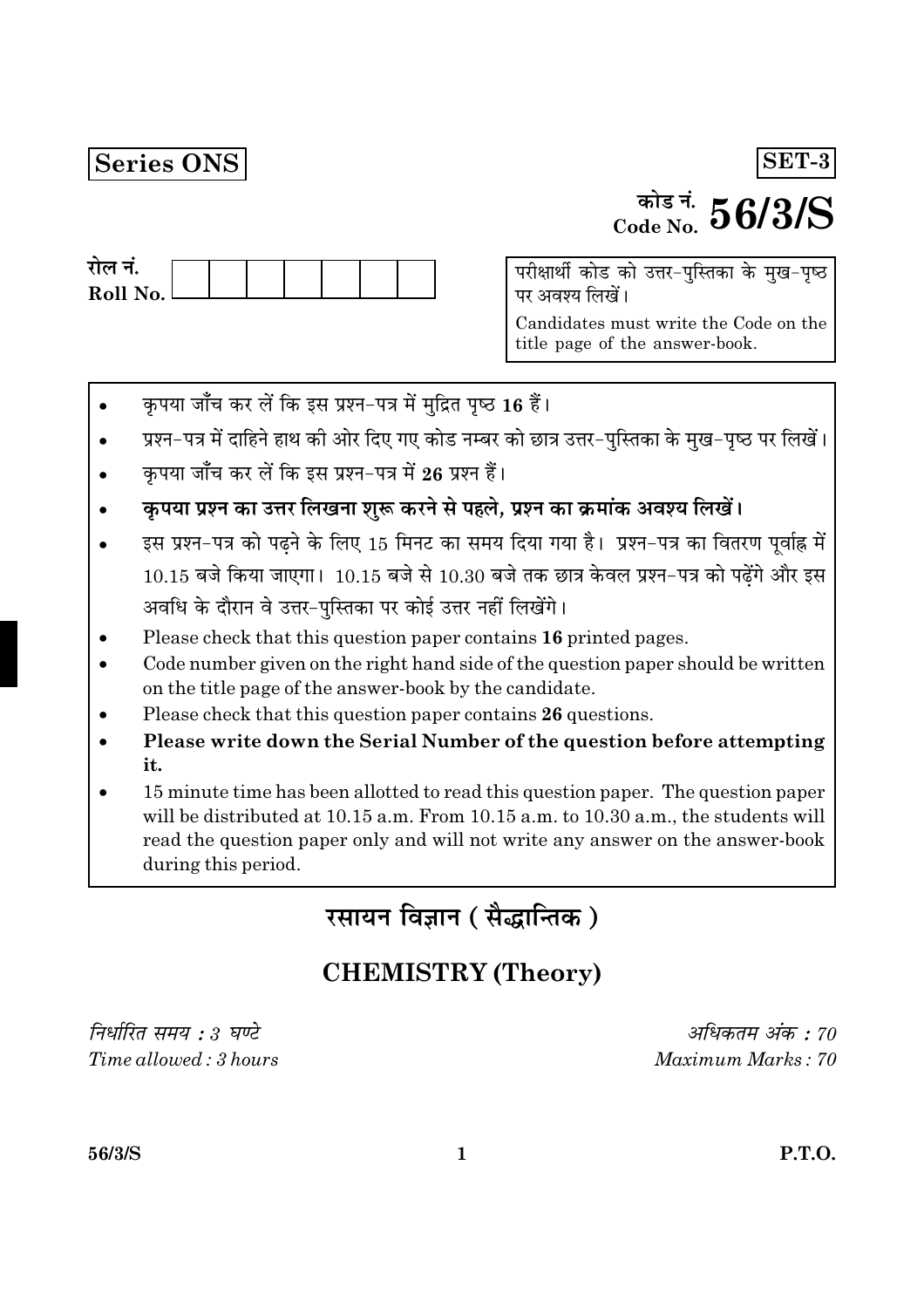#### सामान्य निर्देश :

- म्पभी पृष्ठन अनिवार्य हैं।  $(i)$
- प्रश्न संख्या 1 से 5 तक अति लघ्-उत्तरीय प्रश्न हैं और प्रत्येक प्रश्न के लिए 1 अंक है।  $(ii)$
- (iii) प्रश्न संख्या 6 से 10 तक लघु-उत्तरीय प्रश्न हैं और प्रत्येक प्रश्न के लिए 2 अंक हैं।
- प्रश्न संख्या 11 से 22 तक भी लघ-उत्तरीय प्रश्न हैं और प्रत्येक प्रश्न के लिए 3 अंक हैं।  $(iv)$
- प्रश्न संख्या 23 मूल्याधारित प्रश्न है और इसके लिए 4 अंक हैं।  $(v)$
- (vi) प्रश्न संख्या 24 से 26 तक दीर्घ-उत्तरीय प्रश्न हैं और प्रत्येक प्रश्न के लिए 5 अंक हैं।
- (vii) यदि आवश्यकता हो, तो लॉग टेबलों का प्रयोग करें। कैल्कुलेटरों के उपयोग की अनुमति **नहीं** है।

#### **General Instructions:**

- $(i)$ All questions are compulsory.
- $(ii)$ Questions number 1 to 5 are very short answer questions and carry 1 mark each.
- $(iii)$ Questions number 6 to 10 are short answer questions and carry 2 marks each.
- Questions number 11 to 22 are also short answer questions and carry 3 marks each.  $(iv)$
- Question number 23 is a value based question and carry 4 marks.  $(v)$
- Questions number 24 to 26 are long answer questions and carry 5 marks each.  $(vi)$
- (vii) Use log tables, if necessary. Use of calculators is **not** allowed.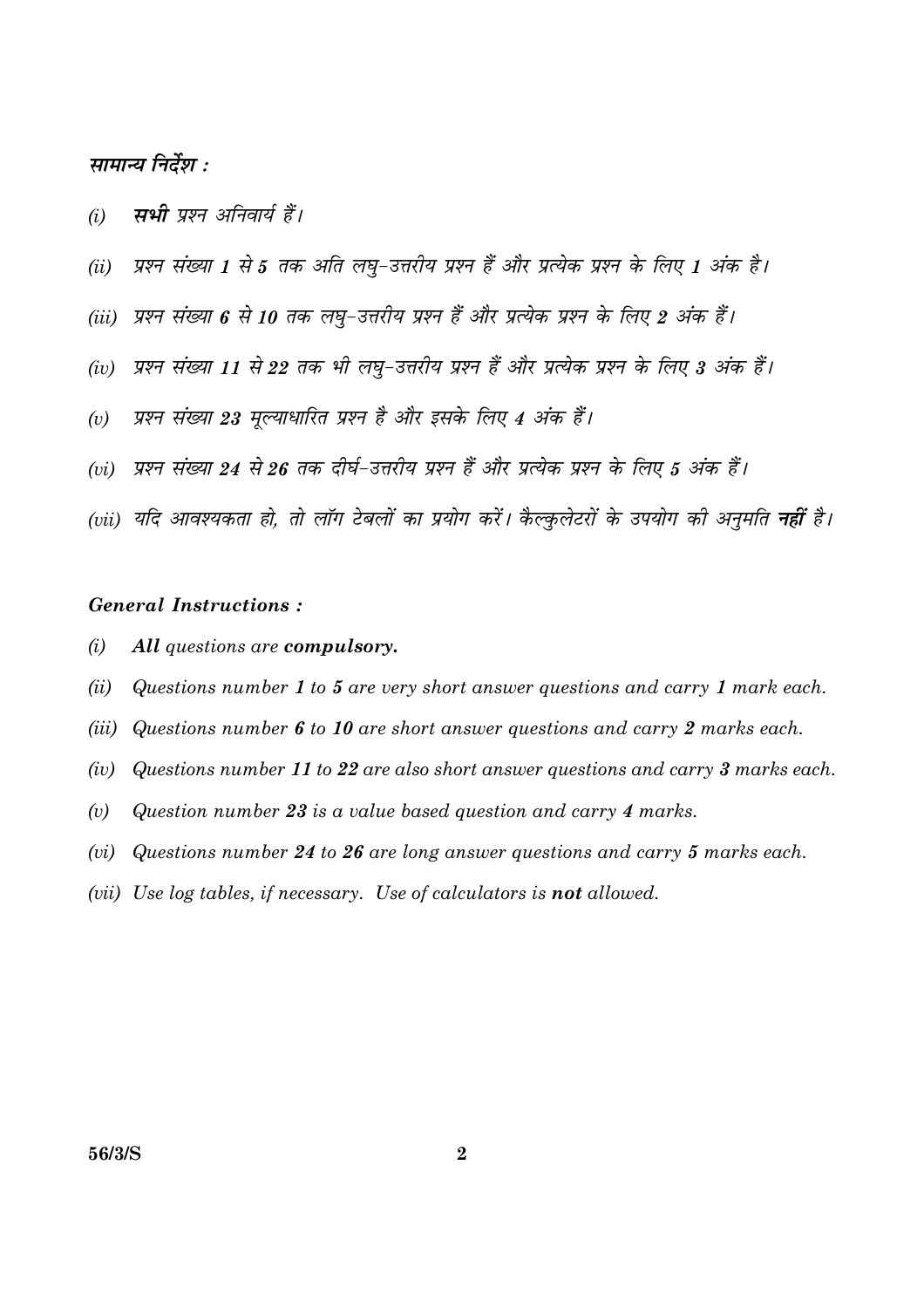निम्न यौगिक का आई.यू.पी.ए.सी. नाम लिखिए:  $1.$ 



Write the IUPAC name of the given compound :



यदि किसी पदार्थ का डोमेन विपरीत दिशाओं में बराबर व्यवस्थित हो तो यह किस प्रकार का  $2.$ चुम्बकत्व दर्शाता है?

What type of magnetism is shown by a substance if its domains are arranged in equal number and in opposite directions?

सांद्र  $\rm HNO_3$  के साथ जिंक कणिका को गर्म करने पर एक भूरे रंग की गैस निकलती है जिसका 3. ठंडे होने पर द्विलकीकरण हो जाता है। इस गैस की पहचान कीजिए।

On heating Zn granules with conc.  $HNO_3$ , a brown gas is evolved which undergoes dimerization on cooling. Identify the gas.

कोलाइडी सॉल की स्थिरता का क्या कारण है?  $\overline{4}$ . What is the reason for the stability of colloidal sols?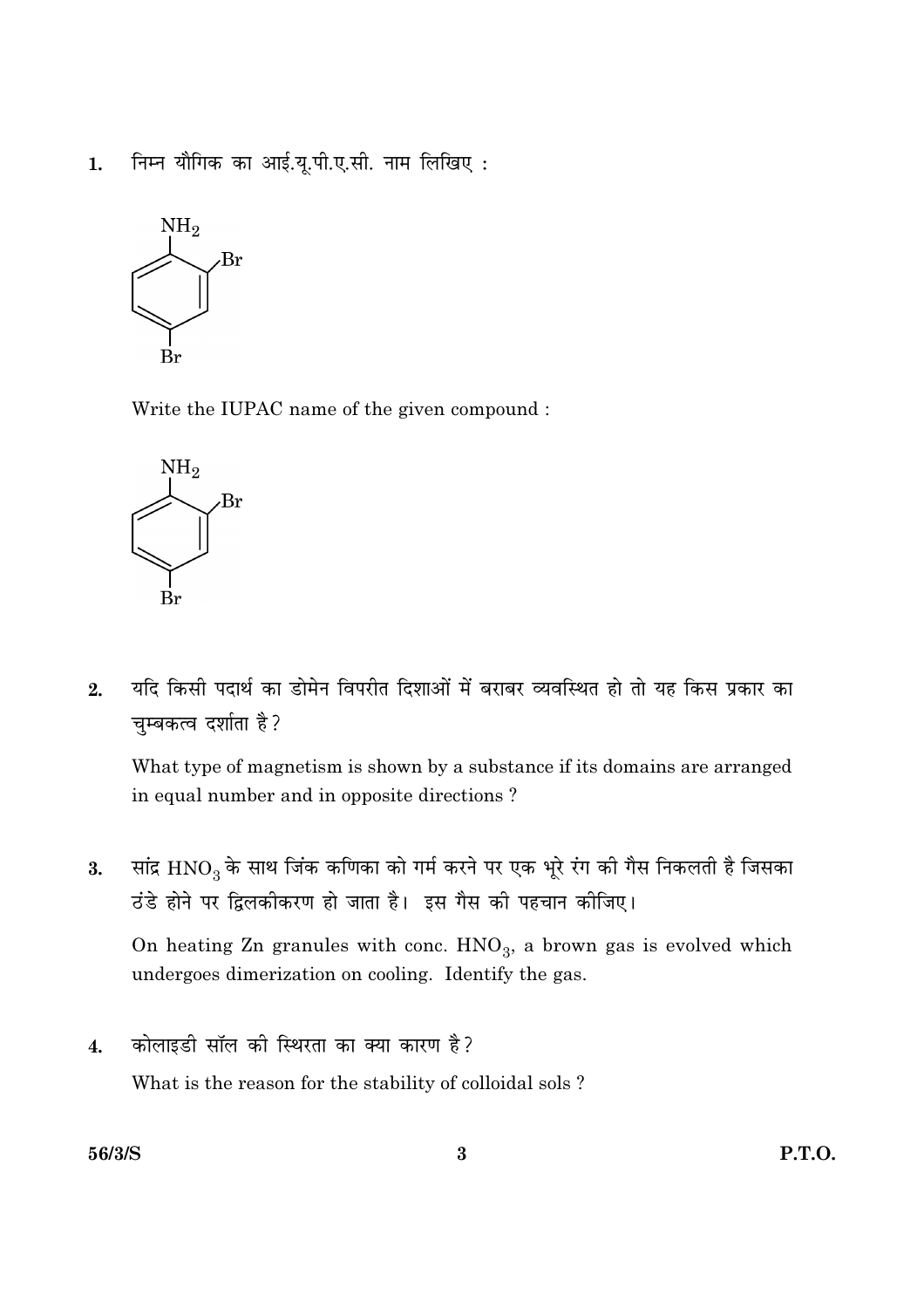$CH_2=CH-CH_2Cl$  और  $CH_3-CH_2-CH_2Cl$  में कौन  $S_N1$  अभिक्रिया के लिये अधिक 5. सक्रिय है?

Out of  $CH_2=CH - CH_2Cl$  and  $CH_3-CH_2-CH_2Cl$ , which is more reactive towards  $S_N1$  reaction ?

- जब पायरोलुसाइट अयस्क  $\mathrm{MnO}_2$  को  $\mathrm{KOH}$  के साथ वायु की उपस्थिति में गलाया जाता है तब 6. एक हरे रंग का यौगिक (A) प्राप्त होता है जिसकी अम्लीय माध्यम में असमानुपाती अभिक्रिया होने पर एक नील लोहित यौगिक (B) प्राप्त होता :
	- यौगिक (A) और (B) के सत्र लिखिए।  $(i)$
	- क्या होता है जब यौगिक (B) तापित किया जाता है?  $(ii)$

When pyrolusite ore  $MnO<sub>2</sub>$  is fused with KOH in presence of air, a green coloured compound (A) is obtained which undergoes disproportionation reaction in acidic medium to give a purple coloured compound (B):

- $(i)$ Write the formulae of the compounds (A) and (B).
- What happens when compound (B) is heated?  $(ii)$
- जब एक उपसहसंयोजन यौगिक  $\mathrm{PdCl}_2.4\mathrm{NH}_3$  को  $\mathrm{AgNO}_3$  के साथ मिलाया जाता है तब 7.  $2$  मोल  $\text{AgCl}$  यौगिक के एक मोल पर अवक्षेपित होता है। लिखिए :
	- कॉम्प्लेक्स का संरचना सूत्र  $(i)$
	- कॉम्प्लेक्स का आई.यू.पी.ए.सी. नाम  $(ii)$

When a coordination compound  $PdCl<sub>2</sub>$ .  $4NH<sub>3</sub>$  is mixed with  $AgNO<sub>3</sub>$ , 2 moles of AgCl are precipitated per mole of the compound. Write:

- $(i)$ Structural formula of the complex
- IUPAC name of the complex  $(ii)$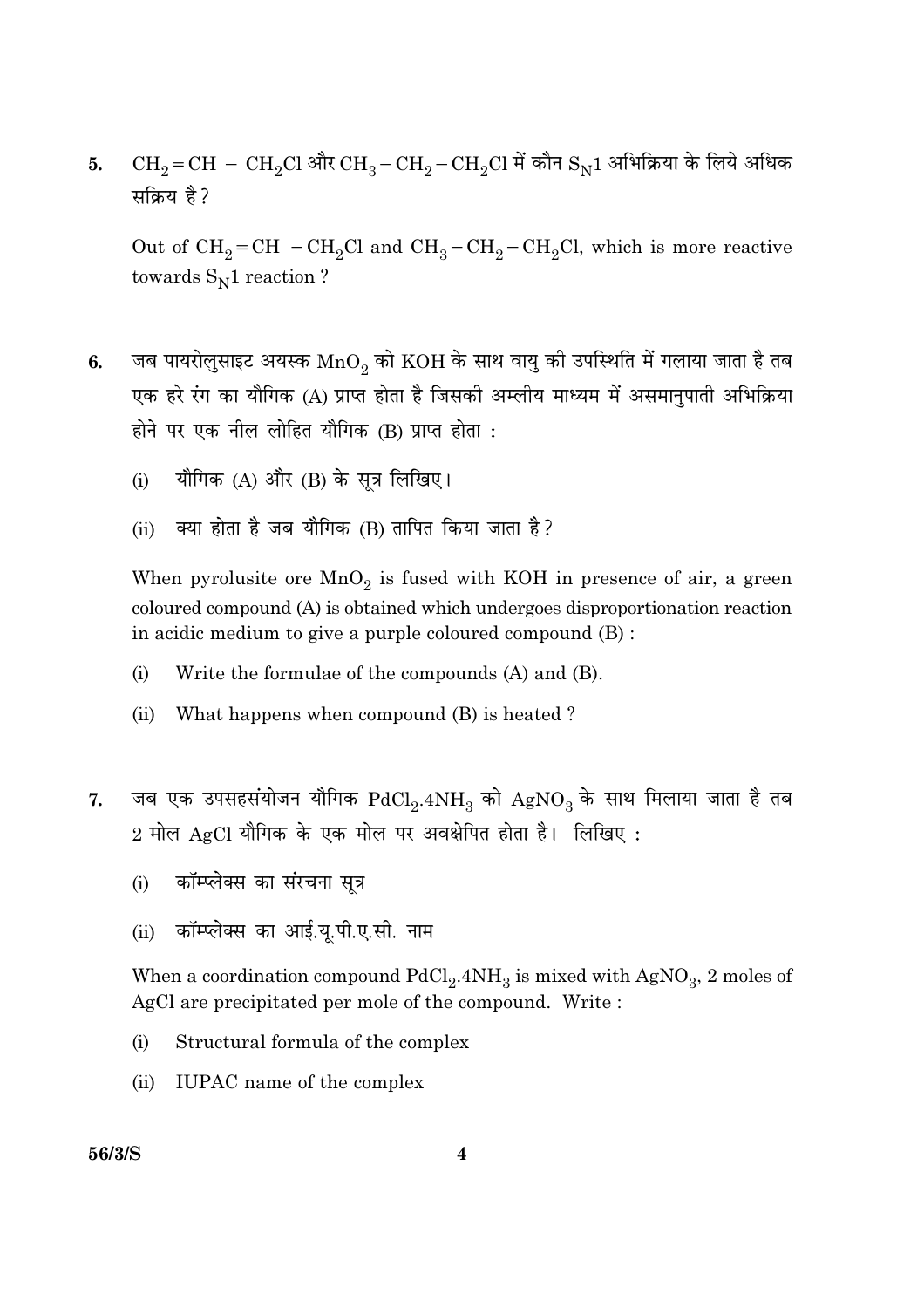दिये गये सेलों के लिये : 8.

> लेड स्टोरेज सेल, मर्करी सेल, फ्यूल सेल और ड्राई सेल निम्न के उत्तर दीजिए :

- कौन सेल सनने के लिये काम आती है?  $(i)$
- कौन सेल अपोलो स्पेस प्रोग्राम में प्रयुक्त हुई थी?  $(ii)$
- (iii) आटोमोबाइल और इनवर्टर में कौन सेल प्रयक्त होती है?
- $(iv)$  कौन सेल अधिक दिन तक चलनेवाली नहीं है?

For the given cells :

Lead storage cell, Mercury cell, Fuel cell and Dry cell Answer the following:

- Which cell is used in hearing aids?  $(i)$
- $(ii)$ Which cell was used in Apollo space programme?
- (iii) Which cell is used in automobiles and inverters?
- (iv) Which cell does not have long life?
- निम्न अभिक्रियाओं से संबन्धित रासायनिक समीकरणों को लिखिए : 9.
	- क्लीमेन्सेन अपचयन  $(i)$
	- (ii) हेल-वोल्हार्ड जेलिंस्की अभिक्रिया

#### अथवा

आप कैसे रूपांतरित करेंगे

- टॉलइन को बेन्जैल्डिहाइड में  $(i)$
- एथैनोयल क्लोराइड का एथैनैल में  $(ii)$

Write the chemical equations involved in the following reactions:

- Clemmensen reduction  $(i)$
- $(ii)$ Hell-Volhard Zelinsky reaction

#### **OR**

How do you convert

- Toluene to benzaldehyde  $(i)$
- Ethanoyl chloride to ethanal  $(ii)$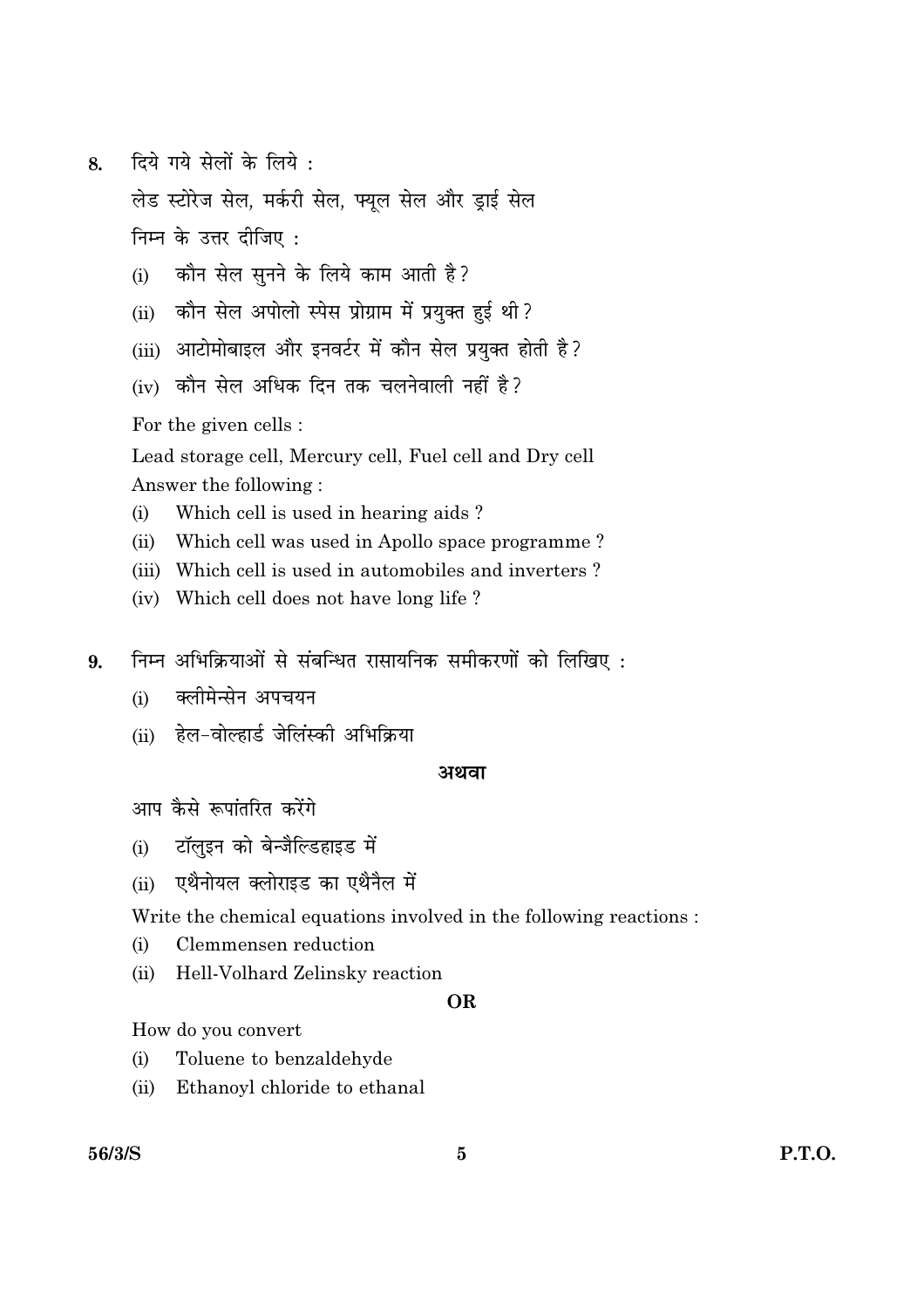10. एक अभिक्रिया :  $2NH_3(g) \xrightarrow{\text{Pt}} N_2(g) + 3H_2(g)$ 

दर $=k$ 

- इस अभिक्रिया की कोटि और आणविकता लिखिए।  $(i)$
- (ii) k की यूनिट लिखिए।

For a reaction :  $2NH_3(g) \xrightarrow{\text{Pt}} N_2(g) + 3H_2(g)$ .

 $Rate = k$ 

- $(i)$ Write the order and molecularity of this reaction.
- $(ii)$ Write the unit of k.
- (i) एथीन बहुलकीकरण में  $t$  ब्यूटिल परऑक्साइड की क्या भूमिका है? 11.
	- (ii) निम्न बहुलक में एकलक की पहचान कीजिए:



(iii) निम्न बहुलकों को उनके अंतर्आणविक बल के बढ़ते क्रम में व्यवस्थित कीजिए:  $PVC$ , नायलान-6, बूना- $N$ 

#### अथवा

एथीन के फ्री रेडिकल बहुलकीकरण की क्रियाविधि को लिखिए।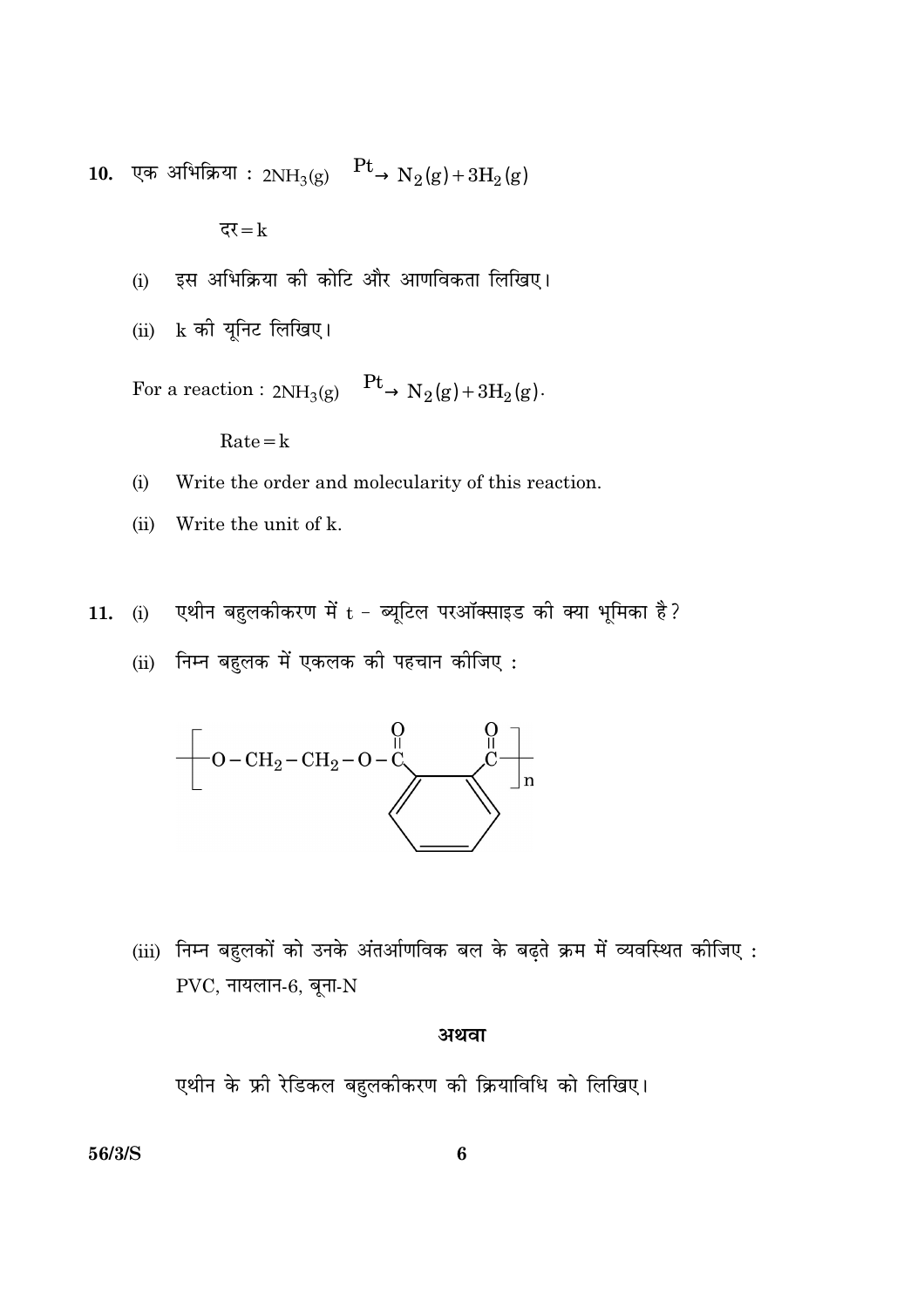- $(i)$ What is the role of t-butyl peroxide in the polymerization of ethene?
- $(ii)$ Identify the monomers in the following polymer:



(iii) Arrange the following polymers in the increasing order of their intermolecular forces :

PVC, Nylon-6, Buna-N

#### **OR**

Write the mechanism of free radical polymerization of ethene.

 $12. \; \; \mathrm{H}_2\mathrm{O}_2$  के प्रथम कोटि विघटन के लिये दर स्थिरांक निम्न समीकरण द्वारा दिया जाता है :

$$
\log k = 14.2 - \frac{1.0 \times 10^4 \text{ K}}{T}
$$

इस अभिक्रिया के लिए E, और दर स्थिरांक k परिकलित कीजिए यदि इसकी अर्ध-आयु 200 मिनट हो। (दिया गया: R = 8.314 JK<sup>-1</sup> mol<sup>-1</sup>)

The rate constant for the first order decomposition of  $\rm H_2O_2$  is given by the following equation:

$$
\log k = 14.2 - \frac{1.0 \times 10^4 \text{ K}}{T}
$$

Calculate  $E_a$  for this reaction and rate constant k if its half - life period be 200 minutes. (Given:  $R = 8.314 \text{ JK}^{-1} \text{ mol}^{-1}$ )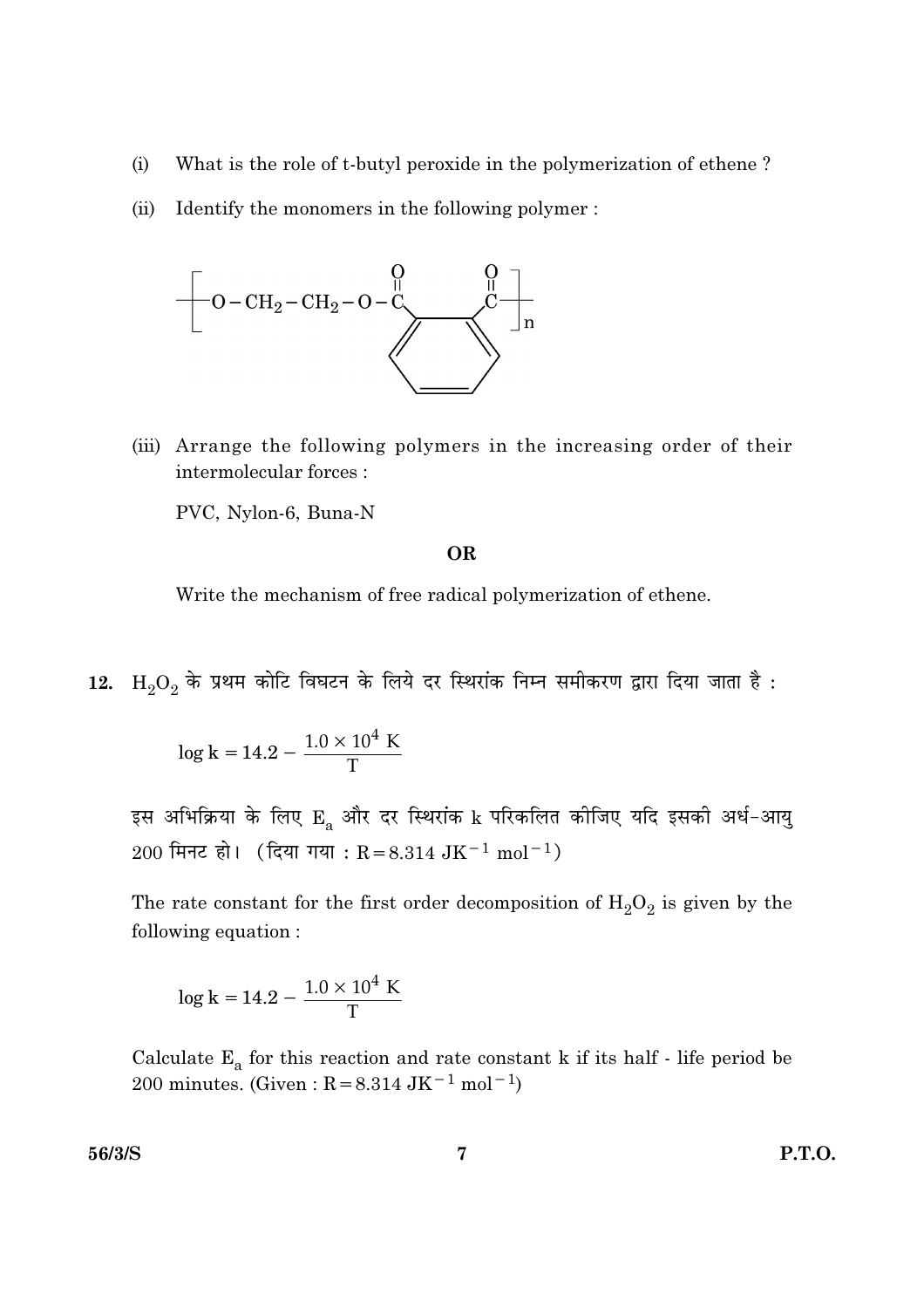13. निम्न के कारण दीजिए:

- न्यूक्लियोफिलिक योगात्मक अभिक्रियाओं के प्रति कीटोनों (R-CO-R) से अधिक  $(a)$ ऐल्डिहाइडे (R-CHO) सक्रिय होती हैं।
- बेन्जैल्डिहाइड एल्डोल संघनन अभिक्रिया नहीं देता है। (b)
- बेन्जोइक अम्ल फ्राइडेल-क्रैफ्ट अभिक्रिया नहीं देता है।  $\left( \mathrm{c}\right)$

Give reasons for the following:

- $(a)$ Aldehydes (R-CHO) are more reactive than ketones (R-CO-R) towards nucleophilic addition reaction.
- Benzaldehyde does not undergo aldol condensation reaction.  $(b)$
- $(c)$ Benzoic acid does not give Friedal-Crafts reaction.
- सिलिका जेल और निर्जल  $CaCl_2$  में से कौन जल वाष्प का अधिक अवशोषण करेगा? 14.  $(i)$ 
	- धनात्मक आवेशित सॉल के स्कन्दन करने में  $\rm H_2SO_4$  और  $\rm H_3PO_4$  में से कौन अधिक  $(ii)$ प्रभावशाली है? कारण दीजिए।
	- (iii) सल्फर सॉल और प्रोटीन में कौन मैक्रोमाल्यूकुलर कौलाइड बनाता है?
	- $(i)$ Out of silica gel and anhydrous CaCl<sub>2</sub>, which will adsorb the water vapours?
	- Out of  $H_2SO_4$  and  $H_3PO_4$ , which one is more effective in causing  $(ii)$ coagulation of positively charged sol? Give reason.
	- (iii) Out of sulphur sol and proteins, which one forms macromolecular colloids?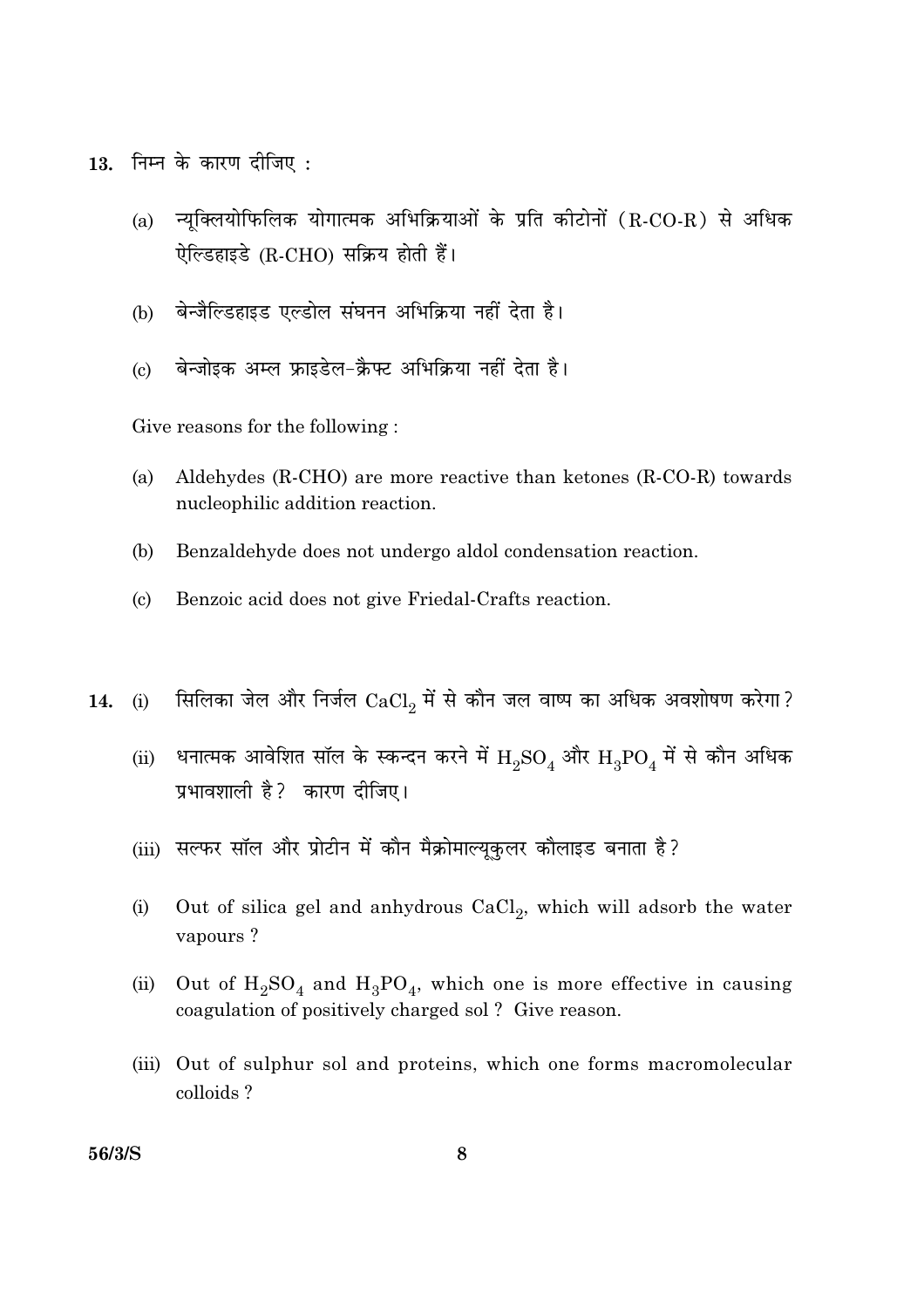कारण लिखिए : 15.

- $Mn$  ऑक्सीजन के साथ +7 की उच्चतम ऑक्सीकरण (उपचयन) अवस्था दर्शाता है  $(i)$ परन्तु फ्लुओरीन के साथ यह +4 की उच्चतम ऑक्सीकरण अवस्था दर्शाता है।
- $\rm Zn$  कोमल है जबकि  $\rm Cr$  कठोर है।  $(ii)$
- (iii)  $Eu^{2+}$  एक अच्छा अपचायी एजेंट है।

Give reasons:

- Mn shows the highest oxidation state of  $+7$  with oxygen but with fluorine  $(i)$ it shows the highest oxidation state of  $+4$ .
- $(ii)$ Zn is soft whereas Cr is hard.
- (iii)  $Eu^{2+}$  is a good reducing agent.

क्या होता है जब : 16.

- 2, 4, 6 टाईनाइटोक्लोरोबेन्जीन गर्म जल के साथ उपचारित की जाती है।  $(i)$
- $2$ -क्लोरोब्यूटेन को ऐल्कोहली  $\rm KOH$  के साथ उपचारित किया जाता है।  $(ii)$
- (iii) सूखे ईथर की उपस्थिति में Na धातु के साथ एथिल क्लोराइड को उपचारित किया जाता है।

उपरोक्त अभिक्रियाओं से संबन्धित समीकरणों को लिखिए।

What happens when:

- 2, 4, 6 trinitrochlorobenzene is treated with warm water.  $(i)$
- 2-chlorobutane is treated with alcoholic KOH.  $(ii)$
- (iii) ethyl chloride is treated with Na metal in presence of dry ether.

Write the equation involved in the above reactions.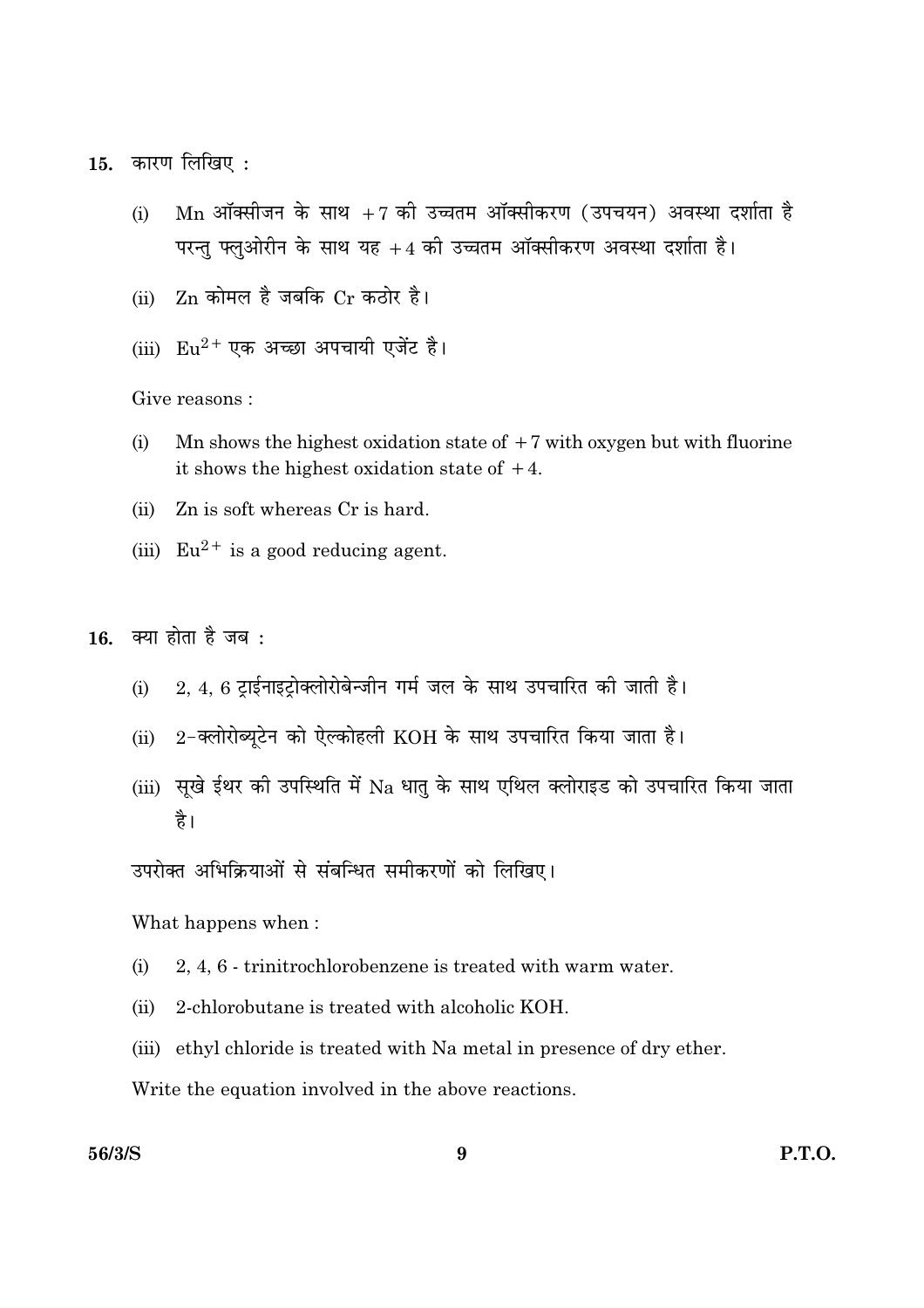17. निम्न अभिक्रियाओं को पूर्ण कीजिए:

(i) 
$$
C_6H_5 - COO^-NH_4^+ \xrightarrow{\Delta} A \xrightarrow{Br_2/KOH} B \xrightarrow{CH_3COCl/pyridine} C
$$

$$
\text{(ii)} \quad C_6 H_5 {N_2}^+ B F_4^- \xrightarrow[\Delta]{NaNO_2/Cu} A \xrightarrow[\Delta]{\text{Sn/HCl}} B \xrightarrow{\text{CHCl}_3 + \text{alc. KOH}} C
$$

Complete the following reactions:

(i) 
$$
C_6H_5 - COO^-NH_4^+ \xrightarrow{\Delta} A \xrightarrow{Br_2/KOH} B \xrightarrow{CH_3COCl/pyridine} C
$$

(ii) 
$$
C_6H_5N_2^+BF_4^- \xrightarrow{\text{NaNO}_2/\text{Cu}} A \xrightarrow{\text{Sn/HCl}} B \xrightarrow{\text{CHCl}_3 + \text{alc. KOH}} C
$$

माल्टोस शुगर के जलअपघटन से प्राप्त दो मोनोसैकराइडों के नाम लिखिए।  $(i)$ 18.

- उस विटामिन का नाम लिखिए जिसकी कमी से कनवल्शन हो जाता है।  $(ii)$
- (iii) रेशेदार प्रोटीन और गोलाकार प्रोटीन प्रत्येक के एक-एक उदाहरण दीजिए।
- $(i)$ Write the name of two monosaccharides obtained on hydrolysis of maltose sugar.
- $(ii)$ Name the vitamin whose deficiency causes convulsions.
- (iii) Write one example each for Fibrous protein and Globular protein.
- जिर्कोनियम के परिष्करण की विधि का नाम दीजिए। 19.  $(i)$ 
	- अशुद्ध  $\text{Al}_2\text{O}_3$  से Al के निष्कर्षण में  $\text{Al}_2\text{O}_3$ को  $\text{NaOH}$  के सांद्रित विलयन में सोडियम  $(ii)$ एलुमीनेट बनाने के लिये घुलाया जाता है जिससे अशुद्धियाँ पीछे छूट जाती हैं। इस प्रक्रम का क्या नाम है?
	- (iii) ऑक्साइड अयस्क से आयरन के निष्कर्षण में चूने के पत्थर का क्या काम है?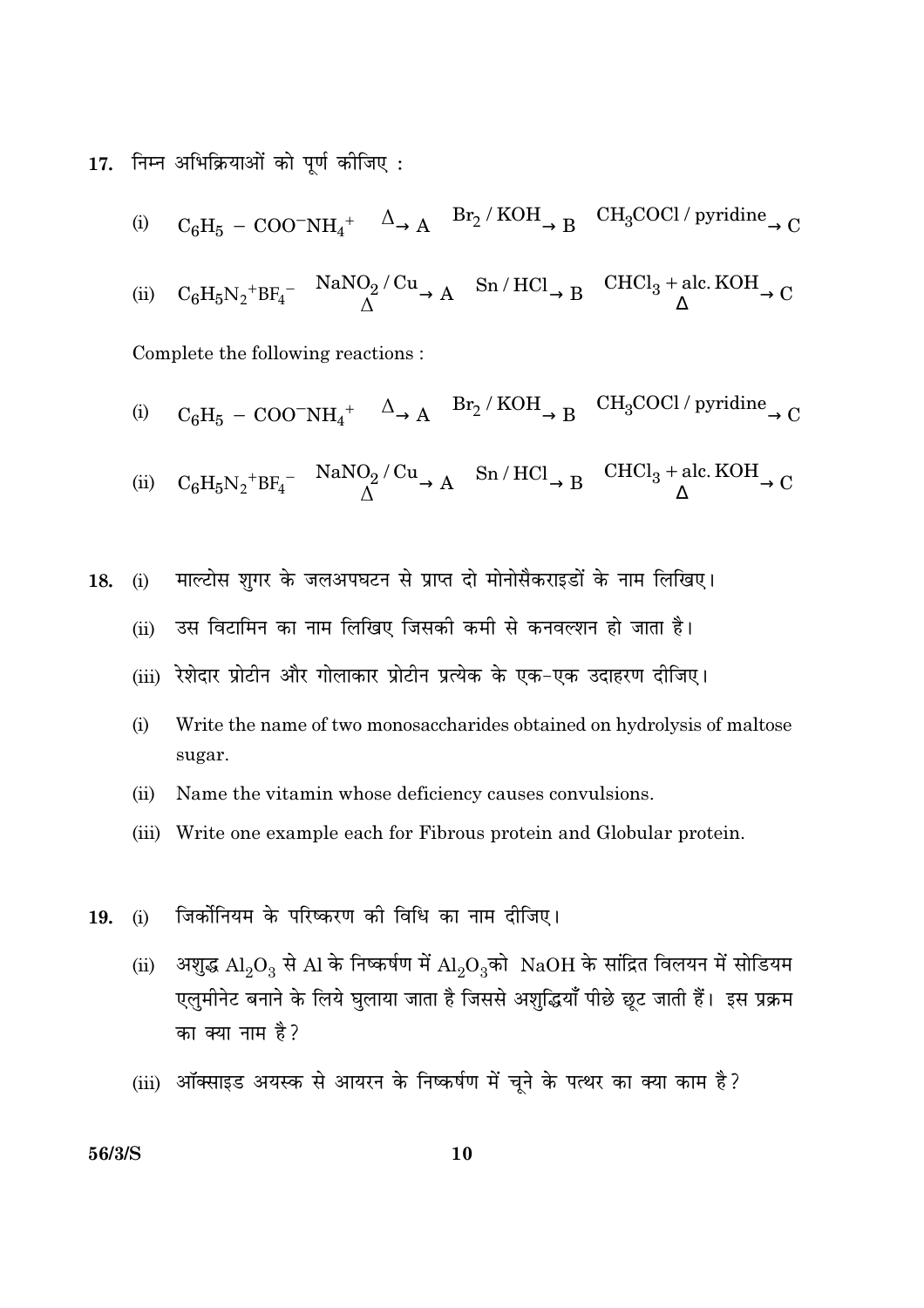- Name the method of refining Zirconium.  $(i)$
- In the extraction of Al, impure  $Al_2O_3$  is dissolved in conc. NaOH to form  $(ii)$ sodium aluminate and leaving impurities behind. What is the name of this process?
- (iii) What is the function of limestone in the extraction of iron from its oxides?
- (a) कॉम्प्लेक्स  $[CoF_{6}]^{3-}$  के लिए संकरण, चुम्बकीय व्यवहार और स्पिन लिखिए। 20.  $(4.4. C<sub>0</sub>=27)$ 
	- (b) कॉम्प्लेक्स  $[Co(en)_2Cl_2]$ + का एक ज्यामितीय समावयवी को रेखांकित कीजिए जो प्रकाशकीय सक्रिय हो।
	- For the complex  $[CoF_{\beta}]^{3-}$ , write the hybridization, magnetic character  $(a)$ and spin of the complex. (At. number :  $Co = 27$ )
	- Draw one of the geometrical isomers of the complex  $[Co(en)_2Cl_2]^+$  which (b) is optically active.
- 298K पर निम्न अभिक्रिया के लिये  $E_{coll}^{0}$  का परिकलन कीजिए। 21.

 $2Cr(s) + 3Fe^{2+}(0.01M) \rightarrow 2Cr^{3+}(0.01M) + 3Fe(s)$ 

दिया गया :  $E_{cell} = 0.261$  V

Calculate  $E_{cell}^0$  for the following reaction at 298K :

 $2Cr(s) + 3Fe^{2+}(0.01M) \rightarrow 2Cr^{3+}(0.01M) + 3Fe(s)$ 

Given:  $E_{\text{cell}} = 0.261$  V

सेल कोर 400 pm के साथ एक तत्व f.c.c. जालक में क्रिस्टलित होता है। तत्व का घनत्व 22.  $7g \text{ cm}^{-3}$  है। तत्व के 280 g में कितने परमाणु विद्यमान हैं?

An element crystallizes in a f.c.c. lattice with cell edge of 400 pm. The density of the element is 7g cm<sup> $-3$ </sup>. How many atoms are present in 280 g of the element?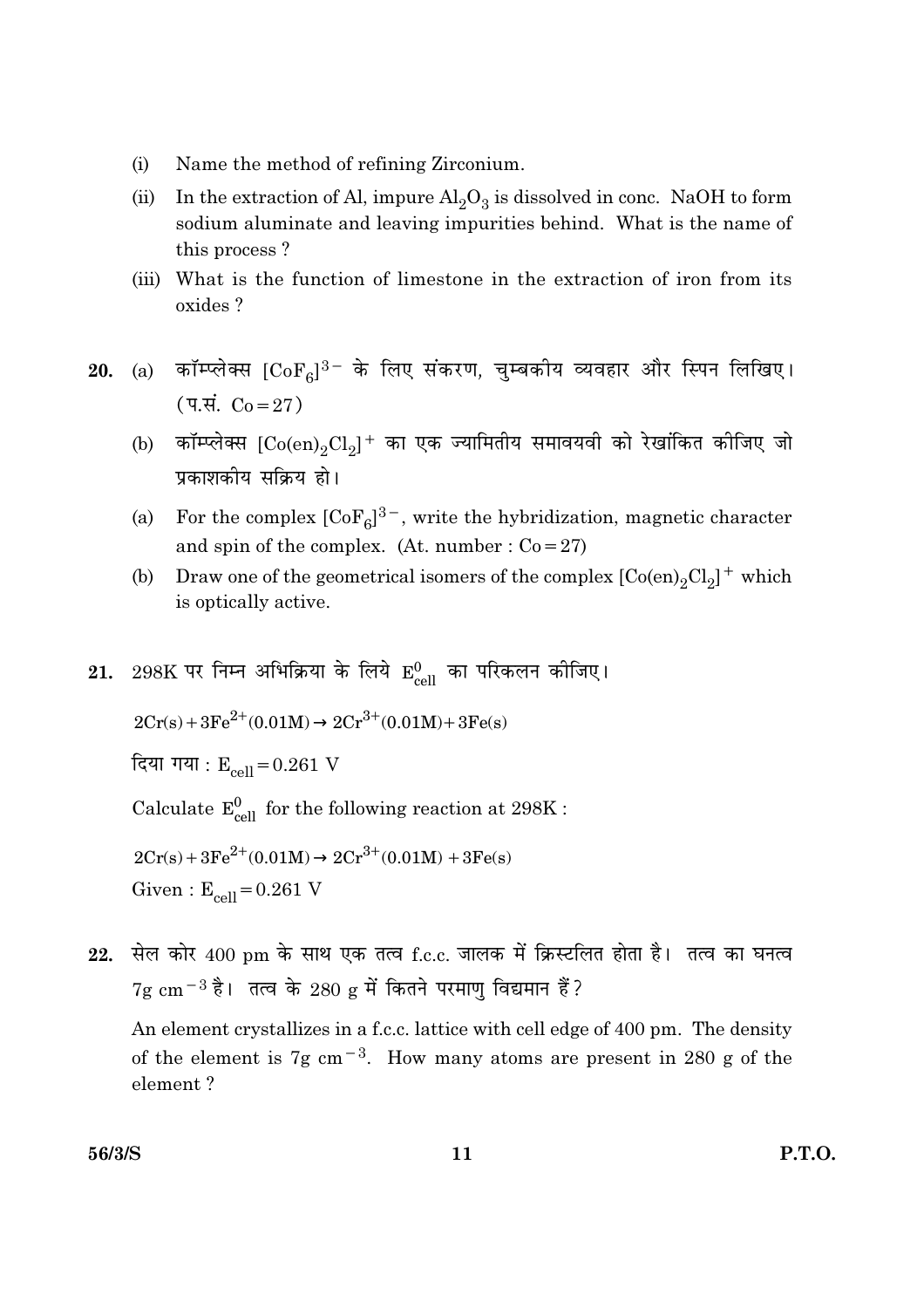अत्यंत व्यस्तता के कारण मि. अवस्थी जी ने अपना जीवन खिंचाव और तनावपूर्ण बना रखा 23. था। वह अवनमन पर काबू पाने के लिये नींद की गोलियाँ बिना डॉक्टर की सलाह के लेना शुरू कर दिया। मि. अवस्थी के एक मित्र मि. रॉय ने उन्हें नींद की गोली न खाने की सलाह दी साथ ही योगासन द्वारा जीवन पद्धति में सधार कर कसरत करने की सलाह दी। मि. अवस्थी ने अपने मित्र को सलाह के अनुसार जीवन बिताना प्रारम्भ कर दिया और शीघ्र ही अच्छा महसुस करने लगे।

उपरोक्त पैराग्राफ को पढकर निम्न के उत्तर दीजिए:

- मि. रॉय द्वारा बताए गए मल्य (कम से कम दो) क्या हैं?  $(i)$
- बिना डॉक्टर की सलाह के नींद की गोली क्यों नहीं लेनी चाहिए ?  $(ii)$
- (iii) टैंक्वीलाइज़र क्या होते हैं? दो उदाहरण दीजिए।

Due to hectic and busy schedule, Mr. Awasthi made his life full of tensions and anxiety. He started taking sleeping pills to overcome the depression without consulting the doctor. Mr. Roy, a close friend of Mr. Awasthi, advised him to stop taking sleeping pills and suggested to change his lifestyle by doing Yoga, meditation and some physical exercise. Mr. Awasthi followed his friend's advice and after few days he started feeling better.

After reading the above passage, answer the following:

- $(i)$ What are the values (at least two) displayed by Mr. Roy?
- Why it is not advisable to take sleeping pills without consulting doctor?  $(ii)$
- (iii) What are tanguilizers? Give two examples.
- उस विलयन का क्वथनांक परिकलित कीजिए जिसके 50 g जल में  $\mathrm{Na_{2}SO_{4}}$  (M = 142 24.  $(a)$  $g \text{ mol}^{-1}$ ) का 2  $g \text{ g}$ ला है। यह मानकर चलिये कि  $\text{Na}_2\text{SO}_4$  पूर्णत: आयनीकृत है।  $(K_h \overline{\sigma} \overline{\sigma})$  के लिए=0.52 K kg mol<sup>-1</sup>)
	- निम्न पदों को परिभाषित कीजिए:  $(b)$ 
		- (i) कोलिगेटिव गुणधर्म (ii) आइडियल विलयन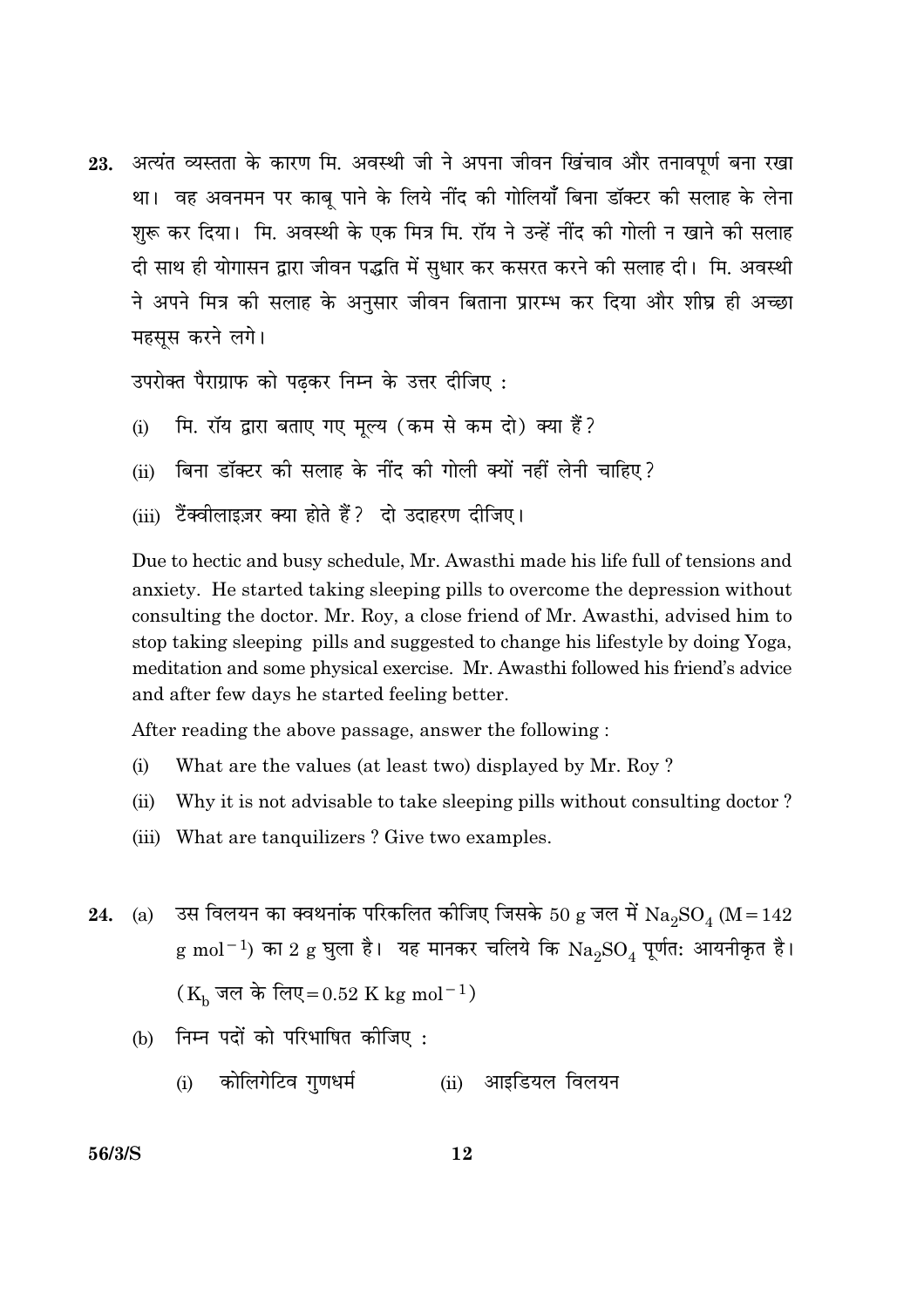#### अथवा

(a) जब  $\text{CS}_2$  के 100 g में 2.56 g सल्फर घुलाया गया तो हिमांक 0.383 K नीचे चला गया। सल्फर (S ) का सूत्र परिकलित कीजिए।

- (b) 0.9% सोडियम क्लोराइड विलयन के साथ रक्त सेल आइसोटानिक हैं। क्या होता है जब रक्त सेल में होता है?
	- 1.2% सोडियम क्लोराइड विलयन  $(i)$
	- $0.4\%$  सोडियम क्लोराइड विलयन  $(i)$
- Calculate the boiling point of solution when 2 g of  $\text{Na}_2\text{SO}_4$  $(a)$  $(M = 142$  g mol<sup>-1</sup>) was dissolved in 50 g of water, assuming  $Na<sub>2</sub>SO<sub>4</sub>$ undergoes complete ionization.

( $K_h$  for water = 0.52 K kg mol<sup>-1</sup>)

- Define the following terms: (b)
	- Colligative properties (ii) Ideal solution  $(i)$

#### **OR**

When 2.56 g of sulphur was dissolved in 100 g of  $CS_2$ , the freezing point  $(a)$ lowered by 0.383 K. Calculate the formula of sulphur  $(S_x)$ .

( $K_f$  for CS<sub>2</sub> = 3.83 K kg mol<sup>-1</sup> Atomic mass of Sulphur = 32 g mol<sup>-1</sup>)

- Blood cells are isotonic with 0.9% sodium chloride solution. What happens (b) if we place blood cells in a solution containing?
	- 1.2% sodium chloride solution  $(i)$
	- $0.4\%$  sodium chloride solution  $(ii)$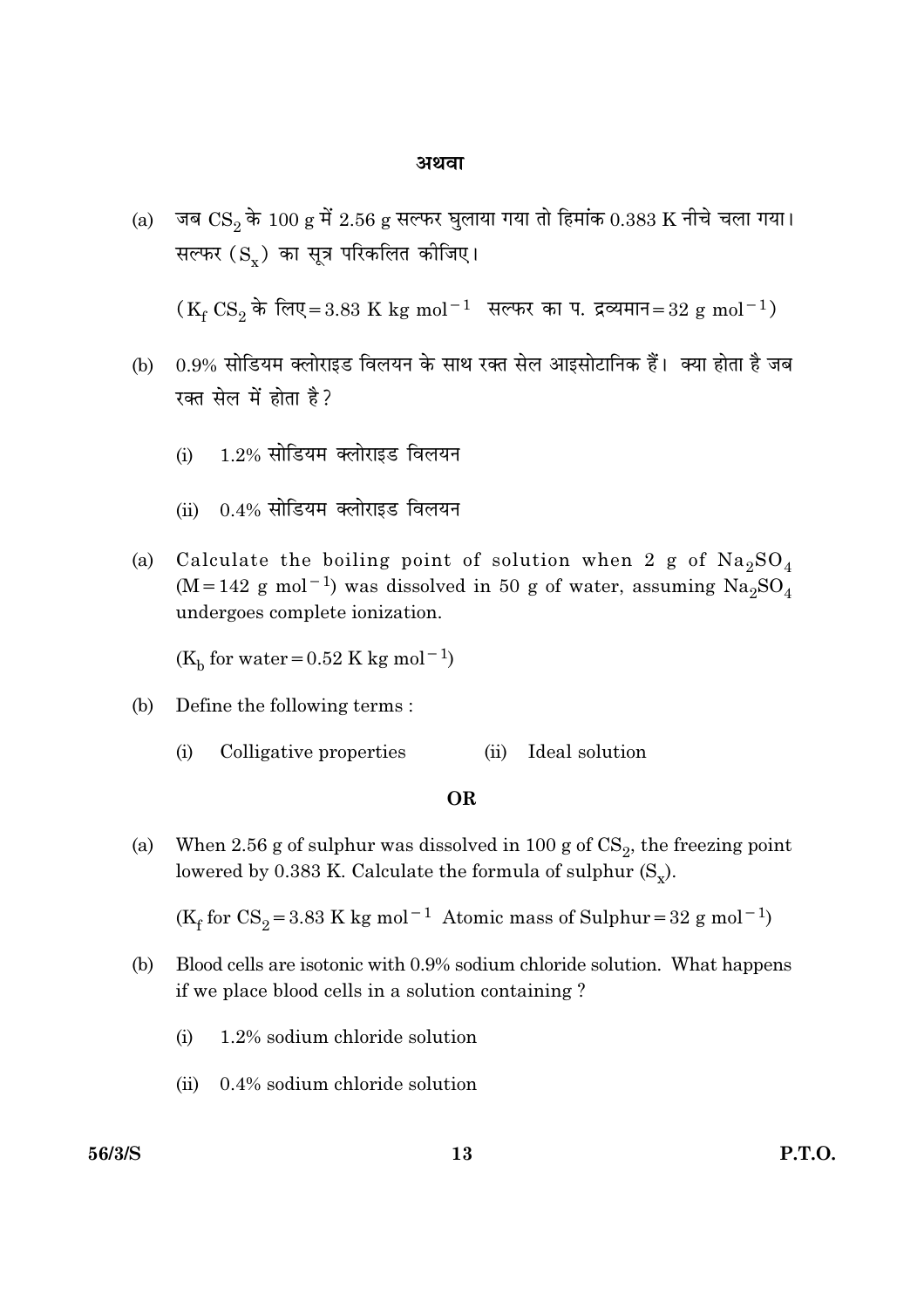25. (a) निम्न के कारण बतलाइए:

- $\rm{H_2S}$  की अपेक्षा  $\rm{H_2Te}$  अधिक अम्लीय है।  $(i)$
- (ii)  $\text{PCl}_3$  की अपेक्षा  $\text{PCl}_5$  अधिक सहसंयोजक है।
- (iii) शुद्ध हैलोजनों की अपेक्षा अंतर्हैलोजन अधिक सहसंयोजक होते हैं।
- (i)  $HClO_4$  (ii)  $XeOF_4$  की संरचनायें आरेखित कीजिए।  $(b)$

#### अथवा

- निम्न को उनके अपचाय की स्वभाव के बढ़ते क्रम में लिखिए:  $(i)$  $H_3PO_3$ ,  $H_3PO_4$ ,  $H_3PO_2$
- $He$  और  $Xe$  में कौन अधिक सरलता से यौगिक बनाता है और क्यों?  $(ii)$
- (iii) हैबर प्रक्रम में सर्वाधिक अमोनिया उत्पन्न करने के लिए क्या स्थिति होनी चाहिए?
- (iv) क्लोरीन गैस के दो उपयोग लिखिए।
- $\mathrm{SO}_2$  गैस की पहचान आप कैसे करेंगे ?  $(v)$
- Account for the following: (a)
	- $H_2$  Te is more acidic than  $H_2S$ .  $(i)$
	- $\text{PCl}_5$  is more covalent than  $\text{PCl}_3$ .  $(ii)$
	- (iii) Boiling points of interhalogens are little higher as compare to pure halogens.
- $(b)$ Draw the structures of:
	- $HClO<sub>4</sub>$ (ii)  $XeOF<sub>A</sub>$  $(i)$

#### **OR**

Arrange the following in the increasing order of their reducing  $(i)$ character:

 $H_3PO_3$ ,  $H_3PO_4$ ,  $H_3PO_9$ 

- Out of He and Xe, which one can easily form compound and why?  $(ii)$
- (iii) Write the conditions to maximize the yield of ammonia in Haber's process.
- (iv) Write two uses of Chlorine gas.
- How can you detect the presence of  $\text{SO}_2$  gas?  $(v)$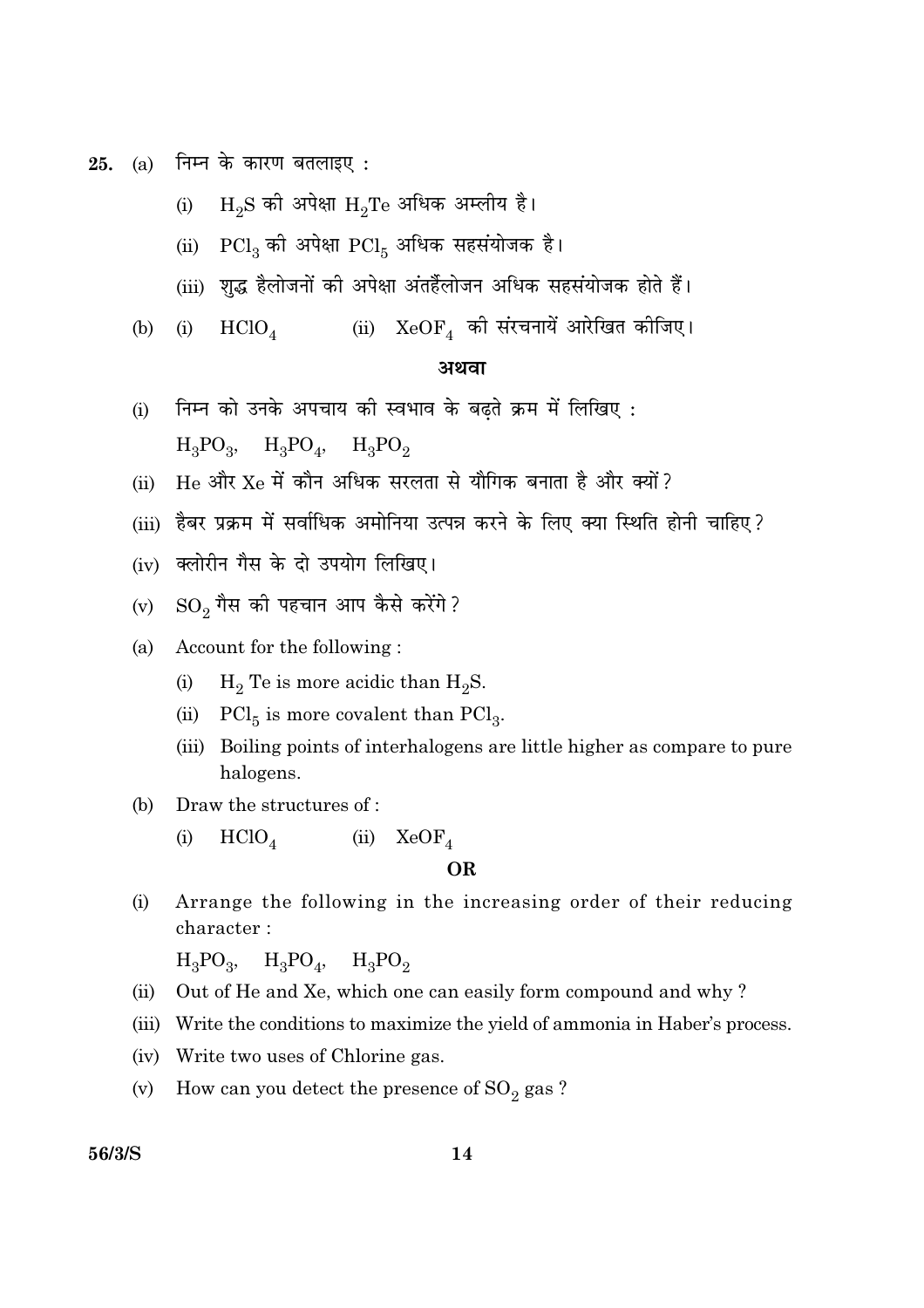26. (a) निम्न में प्रत्येक के उत्पाद लिखिए:

(i) 
$$
CH_2=CH-CH_2OH \xrightarrow{PCC}
$$





(b) निम्न अभिक्रिया की क्रिया-विधि लिखिए:

 $2\mathrm{CH_{3}CH_{2}OH} \xrightarrow{\quad \mathrm{Conc.}\mathrm{H_{2}SO_{4}}\,/\,413\mathrm{K}}\,{}_{\text{C}H_{3}CH_{2}}\,-\,\mathrm{O-}\,\mathrm{CH_{2}CH_{3}}$ 

#### अथवा

- निम्न अभिक्रियाओं के समीकरणों को लिखिए :  $(a)$ 
	- (i) फीनॉल के साथ  $\text{CS}_2$  में ब्रोमीन
	- (ii) जलीय NaOH की उपस्थिति में क्लोरोफार्म के साथ फीनॉल का उपचार
	- (iii) HI के साथ एनिसोल की अभिक्रिया
- (b) निम्न में पहचान कीजिए:
	- एथैनॉल और डाइएथिल ईथर  $(i)$
	- (ii) प्रोपैनॉल और  $t$ -ब्युटिल ऐल्कोहॉल